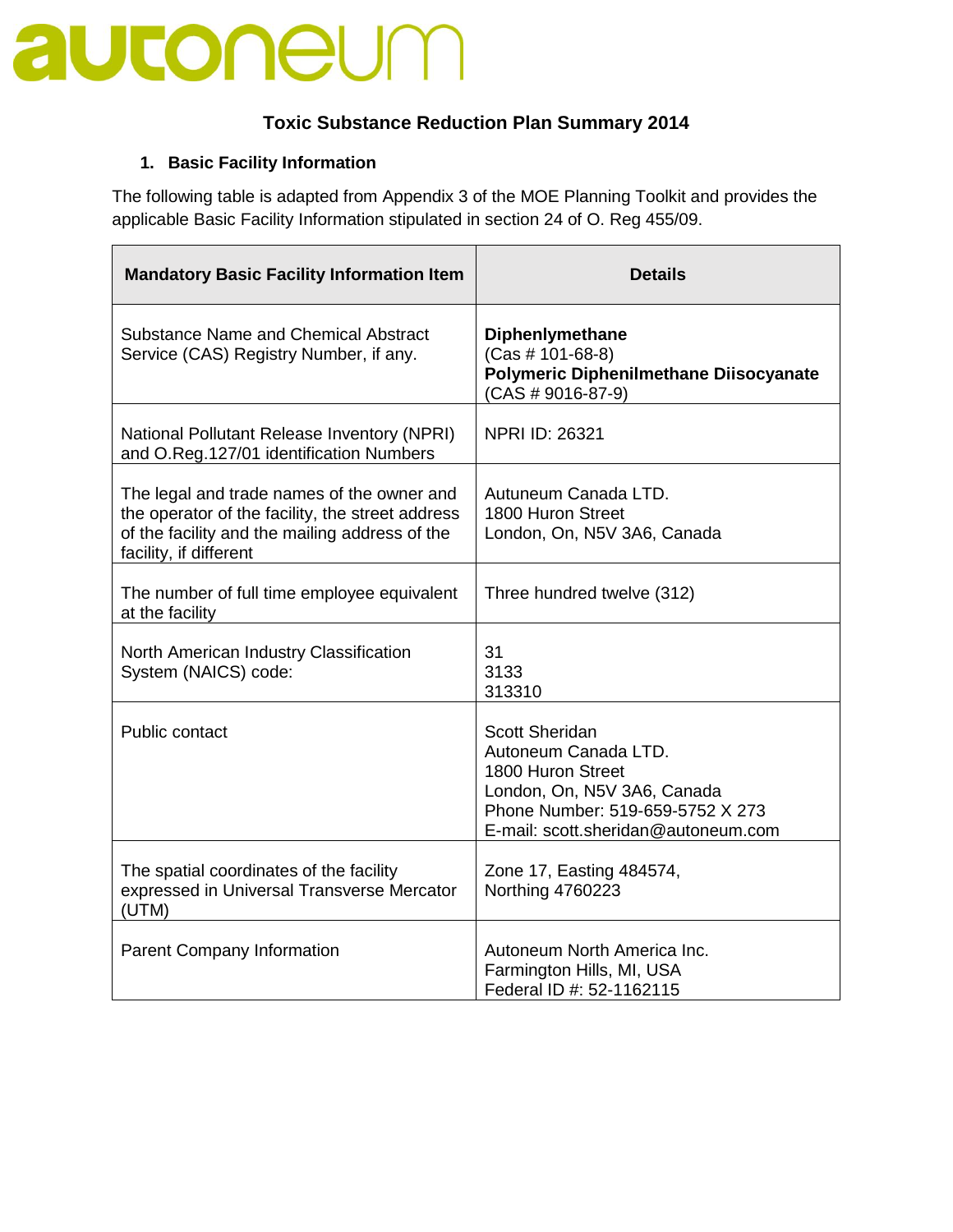# **UTONEUM**

#### **2. Statement of Intent**

Autoneum Canada Ltd. is committed to the protection of the environment and will undertake all necessary measures and procedures, whenever feasible, to mitigate the release of this substance to the environment.

#### **3. Objectives of Plan and Targets**

Autoneum Canada Ltd .will continue efforts to optimize the manner of use of these substances in the production of the polyurethane foam by constant quality control testing in order to maintain the lowest practical application rates, and to ensure that through judicious handling procedures, spills are prevented, both of which are the only potential releases of these substances to the environment.

#### **4. Options chosen**

There are presently no viable substitutes for these two reportable substances used to produce foam insulation economically and with the desired acoustic qualities required by the customer.

#### **5. Description of Why the Toxic Substance Is Used**

The two reportable substances covered in the Plan are 4, 4; disocyanate (MDI) and polymeric diphenylmethane disocyanate (PMDI), which are components in Suprasec R 7510 and 7315 liquid polyurethane foam processing materials.

#### **6. Statement that the Plan Summary Accurately Reflects the Plan**

The planned summary accurately reflects Autoneum Canada Ltd. Toxic Substance Reduction Plan for Diphenlymethane & Polymeric Diphenilmethane Diisocyanate.

#### **7. Planner License Number**

– Stephen Kwok, TRSP 0200.

#### **8. Certification**

.

The toxic substance plan for Diphenlymethane and Polymeric Diphenilmethane Diisocyanate was certified by a licensed planner Stephen Kwok Consultant (TSRP0200) on December 23, 2013.

The toxic substance plan for Diphenlymethane and Polymeric Diphenilmethane Diisocyanate was certified by a Highest Ranking Emplyee- Scott Cole General Manager on February 19, 2014.